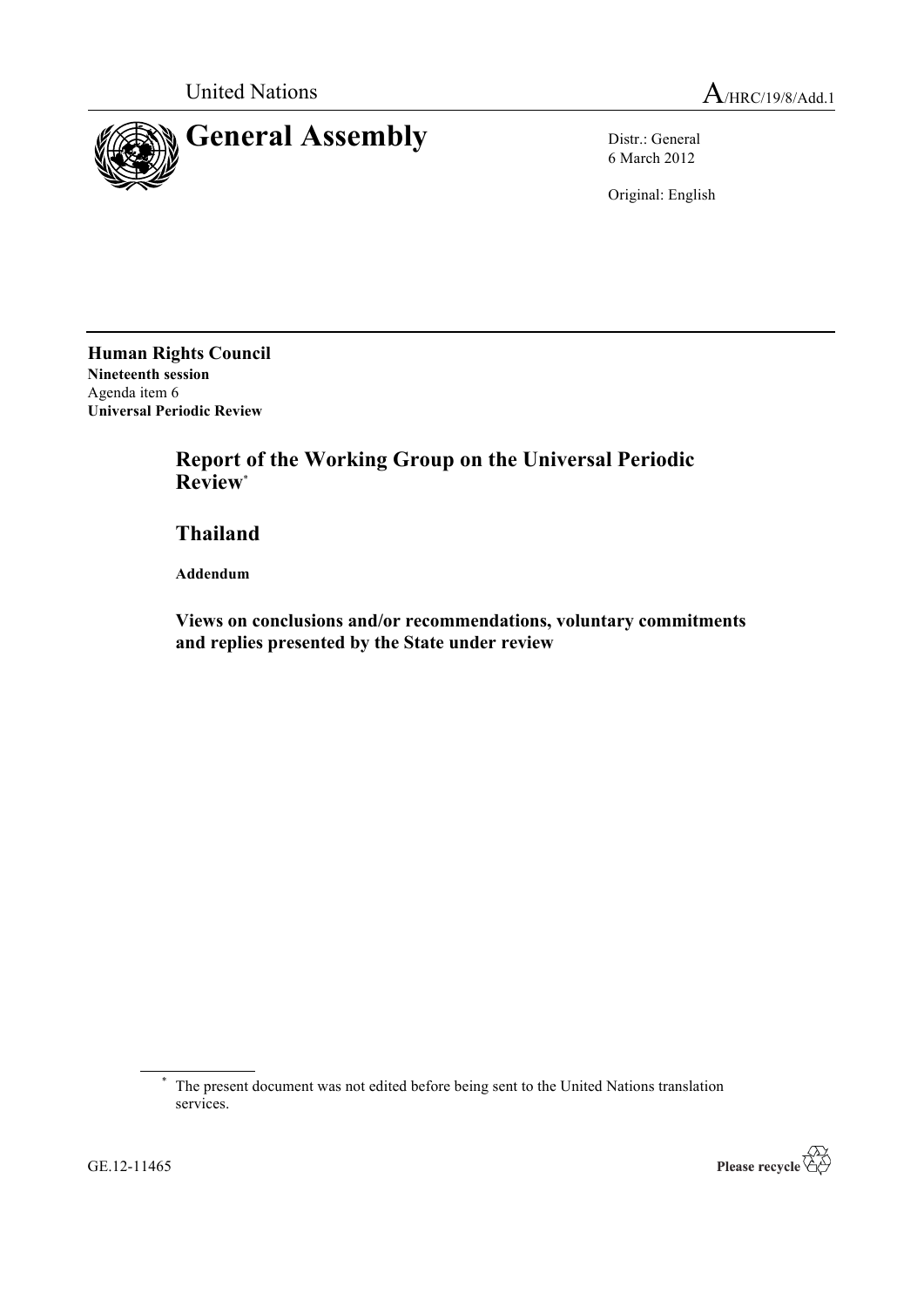1. Thailand appreciates the recommendations received at the  $12<sup>th</sup>$  Session of the Working Group on the Universal Periodic Review (UPR). Altogether, we received a total of 172 recommendations, 100 of which we were able to accept straightaway as they were easily determined to be consistent with our national laws, policies and practices. Thailand deferred our responses to the other 72 recommendations, which required further consideration. No recommendation was rejected by Thailand at the review.

2. Consultations were made with relevant agencies regarding the pending recommendations. We are able to accept a large portion of these recommendations, in whole or in part, with determination to implement them concretely. However, we are unable to accept some, which may be based on inaccurate information or which may imply an acceptance of negative assertions regarding some of Thailand's principal institutions and practices. Others have not been accepted by us due to the fact that they need further careful consideration at the policy level as they may involve changes to existing laws and regulations or have security implications. We will report on the progress made in a midterm report to the Human Rights Council, as well as our national report to the second cycle of the UPR in 2016.

3. This addendum focuses on Thailand's responses to the pending 72  $recommendations<sup>1</sup>$  by category.

# **I. Treaties**

- 4. The following recommendations enjoy our support:
	- **89.1**. Thailand is aware of the importance of international human rights standards contained in the core human rights instruments mentioned in this recommendation. We therefore see merit in studying the possibility of becoming a Party to those instruments in order to enhance the country's human rights undertakings. However, our final position on each instrument will depend on the outcome of the related study.
	- **89.11, 89.12**. Thailand intends to become a Party to the CED and already signed the Convention on 9 January 2012. However, the ratification process will take some time as laws will have to be reviewed and drafted, and the decision to ratify the Convention will have to be approved by the Cabinet and Parliament. Thailand therefore wishes to reserve its position with regard to the word "promptly" in recommendation 89.12.
	- **89.18**. This recommendation is consistent with Thailand's voluntary pledges to withdraw our reservations to Article 16 of the CEDAW and Article 18 of the CRPD. Other reservations will continue to be reviewed on a regular basis. However, the acceptance of this recommendation does not imply that reservations made by Thailand under international human rights instruments contradict treaty law.
- 5. The following recommendations enjoy our support, in part:
	- **89.3, 89.4**. While Thailand accepts the recommendations for it to sign and ratify the CED as mentioned in Paragraph 4, we are unable to accept recommendations to sign and ratify ICCPR-OP1, ICCPR-OP2, OP-ICESCR and OP-CAT. Our position on these instruments will depend on the results of the study mentioned in Paragraph 4.

 $1$  Recommendations referred to in this document correspond to recommendations made to Thailand in the Report of the Working Group on the Universal Periodic Review (A/HRC/19/8, dated 8 December 2011) at paragraph 89.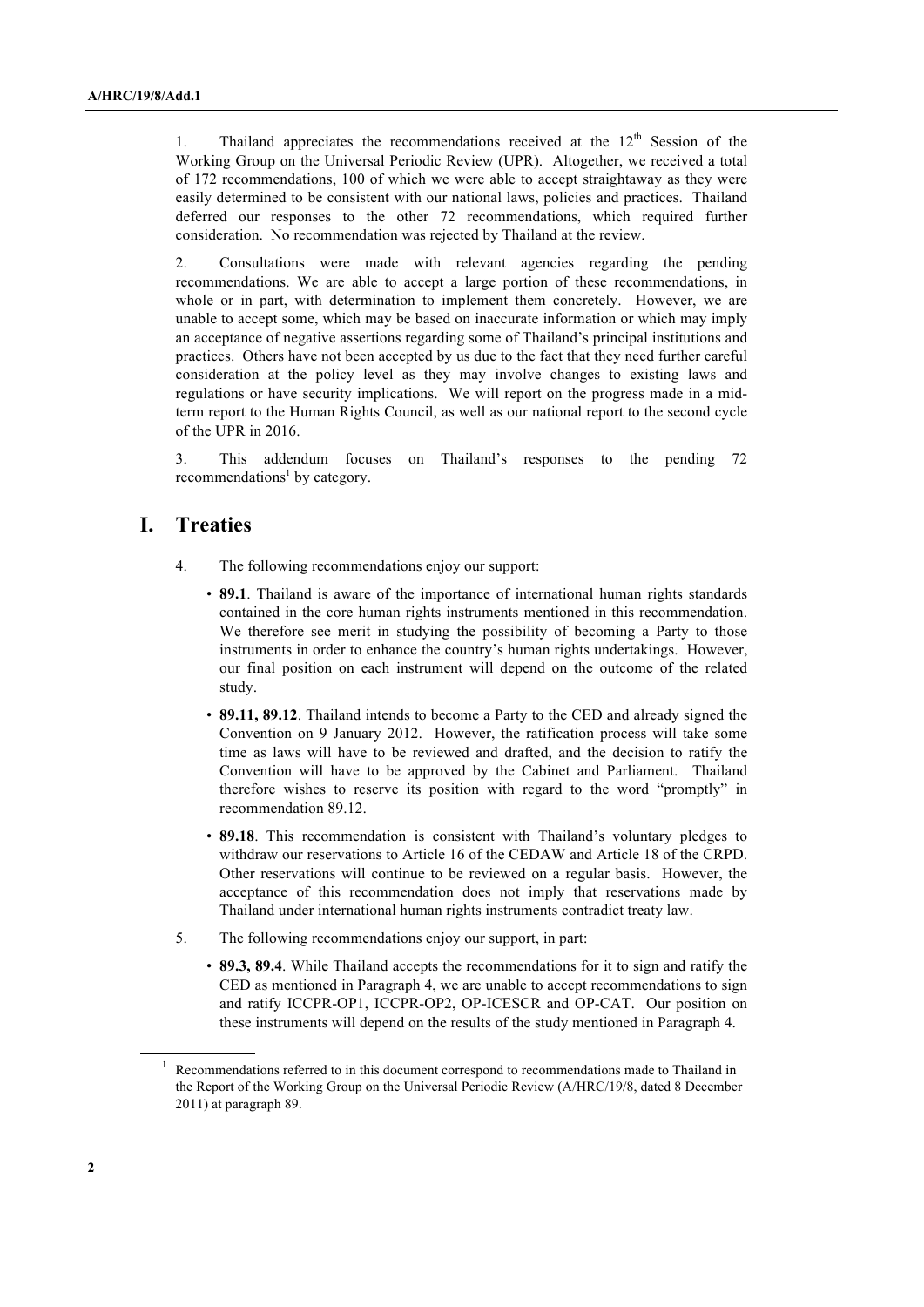- **89.2, 89.13**. Thailand accepts the recommendation for it to sign and ratify the CED, but is unable to accept the part recommending it to ratify the Rome Statute. As a Signatory, Thailand is committed to the object and purpose of the Statute, but we are in the process of studying implementing legislations before proceeding further.
- **89.5**. Thailand will consider ratifying the 1951 Convention relating to the Status of Refugees and its 1967 Protocol, given that a mechanism to review our position periodically is already in place. Regarding the OP-CAT, this will depend on the results of the study as mentioned in Paragraph 4. On stateless persons, a mechanism to further study the related convention is still needed. In the meantime, Thailand places priority on addressing statelessness issues through the implementation of the Management Strategy on the Problem of Status and Rights of Persons. Also, Thailand is unable to consider becoming a Party to the Rome Statue at this stage, for the reason already mentioned.
- 6. The following recommendations do not enjoy our support:
	- **89.6, 89.7**. The reason is as mentioned in Paragraph 5.
	- **89.8, 89.9, 89.10**. Thailand will initiate a study on the content of the ICRMW and, subsequently, the possibility of becoming a Party to the Convention. However, we cannot prejudge the results of the study at this time. Although Thailand is not a Party to the ICRMW, it is committed to protecting the rights of all migrant workers in Thailand through various domestic laws and regulations. Indeed, the results of the study could be used, as appropriate, to enhance the country's relevant laws to be more in line with the international standards set out in the ICRMW.
	- **89.14, 89.17**. On the Rome Statute, the reason is as mentioned in Paragraph 5. Regarding the Convention on the Prevention and Punishment of the Crime of Genocide, a mechanism is first needed to study the Convention.
	- **89.15, 89.16**. Thailand will consider the possibility of becoming a Party to the 1951 Convention relating to the Status of Refugees and its 1967 Protocol. However, we are unable to accept recommendations for us to become a Party to the said instruments at this time, which will prejudge the outcome of the consideration process. On the 1954 Convention relating to the Status of Stateless Persons, please refer to Paragraph 5.

#### **II. Right to Freedom of Opinion and Expression**

- 7. The following recommendations enjoy our support:
	- **89.23, 89.24, 89.25**. Thailand has issued a standing invitation to all Special Procedures as part of our UPR pledges. We will consider favourably all requests for visits at a time agreeable to both the Thai authorities and the Special Procedures concerned.
	- **89.54**. Thailand's domestic legislation must necessarily be consistent with both the Thai Constitution and the country's international obligations, including the ICCPR.
	- **89.55**. As with other criminal cases, legal proceedings in cases concerning *lèsemajesté* are open and transparent in line with the Criminal Procedure Code.
	- **89.56**. Persons charged with *lèse-majesté* are accorded the same rights as persons charged with other criminal offences, which include the provision of legal counseling.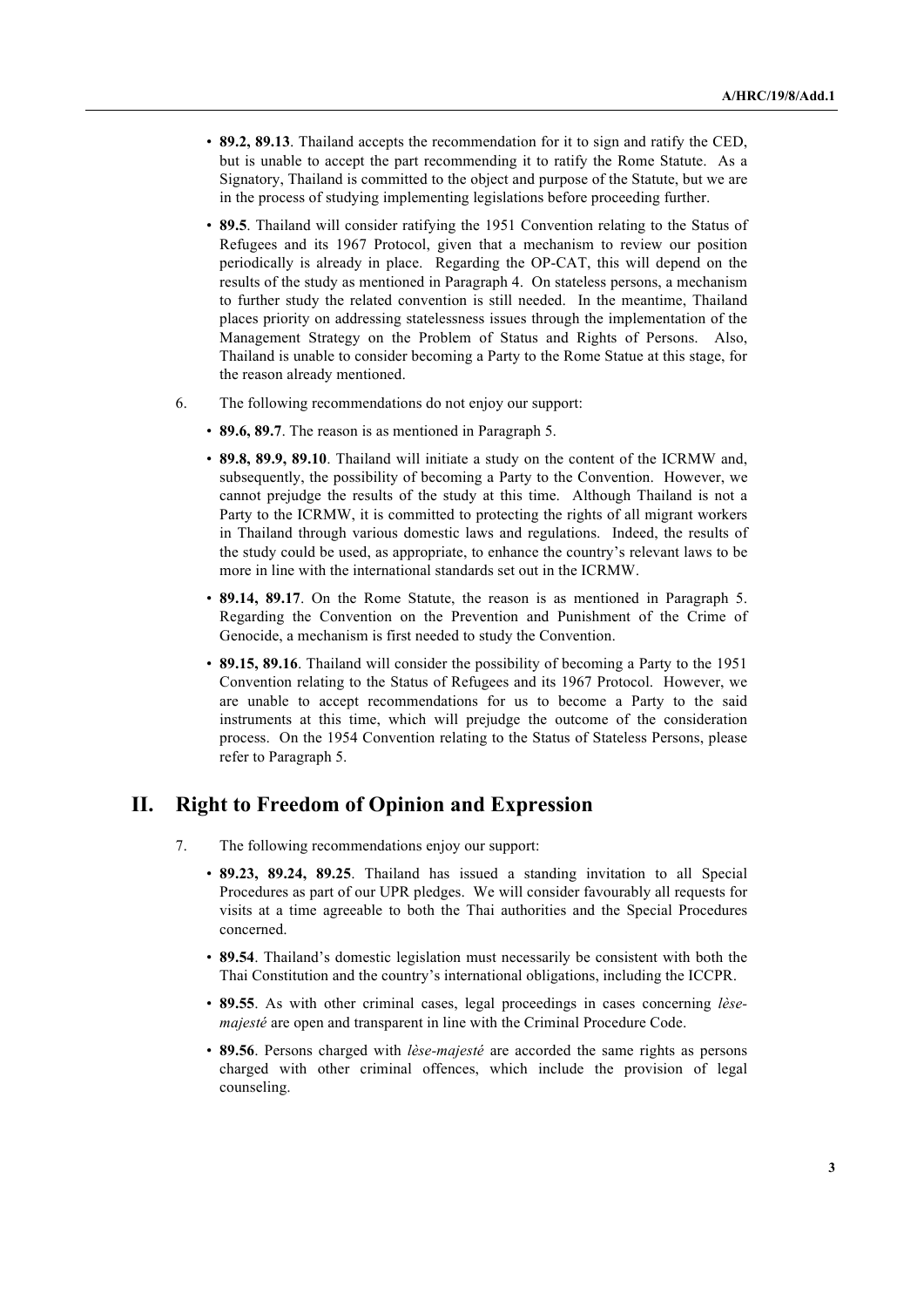- 8. The following recommendations do not enjoy our support:
	- **89.50**. Thailand is unable to accept this recommendation as it concerns amendment of the Penal Code. This would require a comprehensive study at the national level, taking into consideration all the relevant factors involved, including the views of all stakeholders and the social circumstances of the country.
	- **89.51**. The *lèse-majesté* law is a highly sensitive issue that concerns the security and unity of the nation. This matter is regarded as part of our domestic affairs, for which the Thai people will find an appropriate approach.
	- **89.52, 89.57, 89.59.** As the *lèse-majesté* law is part of our domestic affairs, whether the law would be reviewed or not will depend solely on the decision of the Thai people. The Thai Government has already stated that it would not take the initiative on review or amendment of the *lèse-majesté* law as the law does not aim to restrict the legitimate right of all persons to freedom of opinion and expression.
	- **89.53**. Thailand's judicial process is independent and is in accordance with international standards. Criminal proceedings in all cases including those involving *lèse-majesté* are carried out in accordance with the Criminal Procedure Code with relevant safeguards in place to ensure fairness.
	- **89.58.** The existence of the *lèse-majesté* law is indispensable for Thailand as it aims to protect the King as the Head of State, which is normal practice for any country under constitutional monarchy. Thailand is therefore unable to accept such recommendation to repeal the law.
	- **89.60**. The media in Thailand enjoys freedom to express opinions by all means in line with the ICCPR.
	- **89.61-89.64**. On the *lèse-majesté* law, please refer to the reasons mentioned above. On the right to peaceful assembly, this right is guaranteed by the Constitution. There is no law that restricts this right in accordance with the ICCPR.

#### **III. Criminal Justice Issues**

- 9. The following recommendations enjoy our support:
	- **89.47, 89.48**. Thailand will proceed with our internal process to raise the minimum age of criminal responsibility to be more in line with international standards. The compulsory segregation of juveniles from adults in detention is already part of Thailand's current practice.
- 10. The following recommendations do not enjoy our support:
	- **89.26 – 89.35**. Thailand is embarking on a process of studying the possibility of abolishing the death penalty, in consultation with the public and relevant stakeholders. However, pending the completion of this consultation process, Thailand is unable to accept recommendations to review or amend the law in regard to capital punishment, place a moratorium on or abolish the death penalty.
	- **89.46**. Thailand's internal laws comply with international standards of fair trial and do not allow excessive, unjustified detention. The Criminal Procedure Code specifies that the arrested persons shall be brought to Court within 48 hours. In some circumstances, the arrested persons may be detained for longer periods, but permission must be granted by the Court.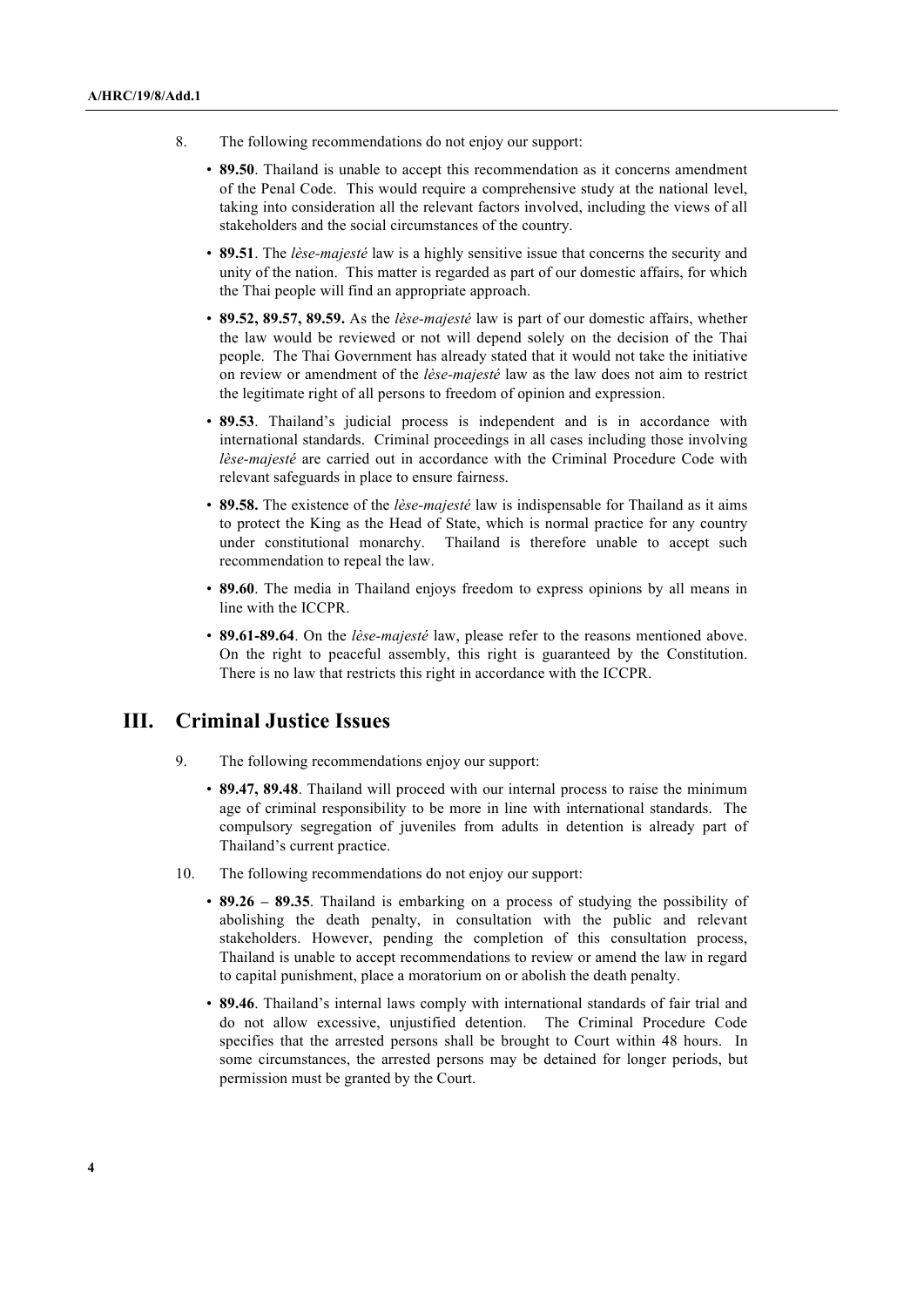#### **IV. Security Laws**

- 11. The following recommendation enjoys our support:
	- **89.39**. This is consistent with Thailand's policies and practices. The improvement of the situation in the Southern Border Provinces of Thailand is one of the Government's top priorities, and the lifting of special security laws in the region is the ultimate aim of the Government when the situation improves. This has already been implemented in some areas in the deep South.
- 12. The following recommendations do not enjoy our support:
	- **89.19, 89.20**. Neither the Martial Law Act nor the Emergency Decree grants immunity for State officials. Section 17 of the Emergency Decree provides protection for officials only in circumstances where they have carried out their duties in good faith, in a non-discriminatory and reasonable manner, not exceeding the extent necessary. Moreover, it does not preclude the right of a victim to seek compensation for wrongful acts carried out by State officials.
	- **89.21, 89.49**. Thailand's security laws are consistent with its Constitution, which places importance on the protection of people's rights. The country is always aware of its international human rights obligations when applying the security laws in necessary circumstances. Under the Emergency Decree, juvenile offenders are treated differently from adult offenders. Juveniles can be detained only if permission has been granted by the Juvenile and Family Court. They are detained separately from adults.
- 13. The following recommendation enjoys our support, in part:
	- **89.42**. Thailand agrees with the second part of this recommendation and is determined to prevent impunity for perpetrators of human rights violations. However, we are unable to accept the first part of this recommendation for the reason mentioned in Paragraph 12.

#### **V. Administration of Justice**

- 14. The following recommendations enjoy our support:
	- **89.40, 89.41, 89.43**. These recommendations are consistent with Thailand's laws, policies and practices to bring perpetrators of human rights violations to account and ensure justice for all sides. It should be stressed that all cases of human rights violations in Thailand are duly investigated and prosecuted without exception, and compensation provided to victims.

### **VI. Children's Rights and Rights of Other Groups**

- 15. The following recommendations enjoy our support:
	- **89.38**. Corporal punishment is already prohibited in schools and other alternative care settings. We are determined to improve the laws in order to prohibit corporal punishment in communities and families.
	- **89.65**. Under the current Universal Healthcare Coverage Scheme, sexual and reproductive health services are being provided to all persons, including sex workers, their clients and clients' spouses and partners without discrimination. As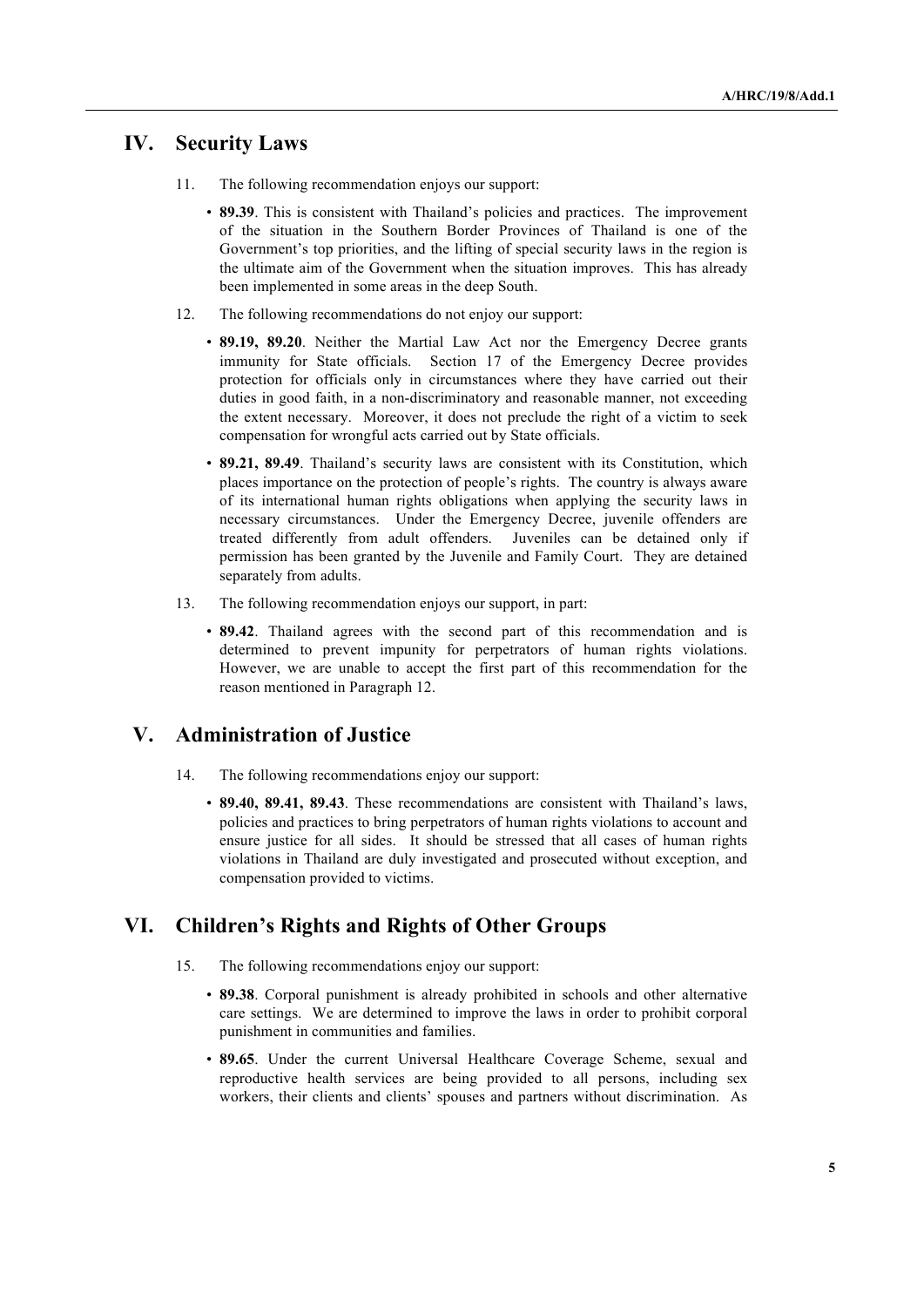part of the informal sector, sex workers also have the option of voluntarily joining the Social Security Scheme under the Ministry of Labour.

- 16. The following recommendation enjoys our support, in part:
	- **89.36**. As a State Party to the CRC, Thailand is committed to eradicating corporal punishment as well as the abuse and sexual exploitation of children, and to combatting the worst forms of child labour. However, Thailand is unable to accept the part of this recommendation to eradicate the recruitment of children by armed groups. While we are committed to protecting children from all forms of exploitation, we cannot agree to this phrase as we do not recognize the existence of armed groups within our territory.
- 17. The following recommendation does not enjoy our support:
	- **89.37**. The reason has been mentioned in Paragraph 16.

#### **VII. Migrants and Asylum Seekers**

- 18. The following recommendations enjoy our support:
	- **89.66**. Migrants, asylum seekers and victims of trafficking are protected under the Constitution and other laws, the enforcement of which we are determined to strengthen in line with our UPR pledges. Regarding asylum seekers, although there is no specific law in place, Thailand has implemented policy measures to provide assistance and protection for these persons, based on humanitarian principles and with the involvement of relevant international organizations.
	- **89.67**. Thailand has in place a national committee to establish both short- and longterm policies for migrant workers.
	- **89.68, 89.71**. Thailand adheres to international standards concerning rescue at sea and the principle of *non-refoulement*.
- 19. The following recommendations enjoy our support, in part:
	- **89.70**. Thailand agrees with the parts to respect the principle of *non-refoulement*, avoiding premature closure of camps on its Western border and meeting the protection needs of vulnerable persons, which are in line with our policies and practices. However, we are unable to accept the part to become a Party to the 1951 Convention relating to the Status of Refugees and the 1967 Protocol for the reason mentioned in Paragraph 6.
	- **89.72**. Thailand facilitates access of asylum seekers on its Western border to the Provincial Admission Board, which is our internal asylum procedure. However, while asylum seekers may readily access the UNHCR, we do not have a policy to facilitate their access to it. Therefore, we are unable to accept this part of the recommendation.
- 20. The following recommendation does not enjoy our support:
	- **89.69**. Thailand is committed to protecting the basic rights of all persons, including refugees, asylum seekers and migrant workers. Our current practices on displaced persons are also in line with international standards, and have been recognized by the international community. We cannot agree with this recommendation, which is unclear and seems to have an unfair negative connotation on Thailand's practices toward these persons.